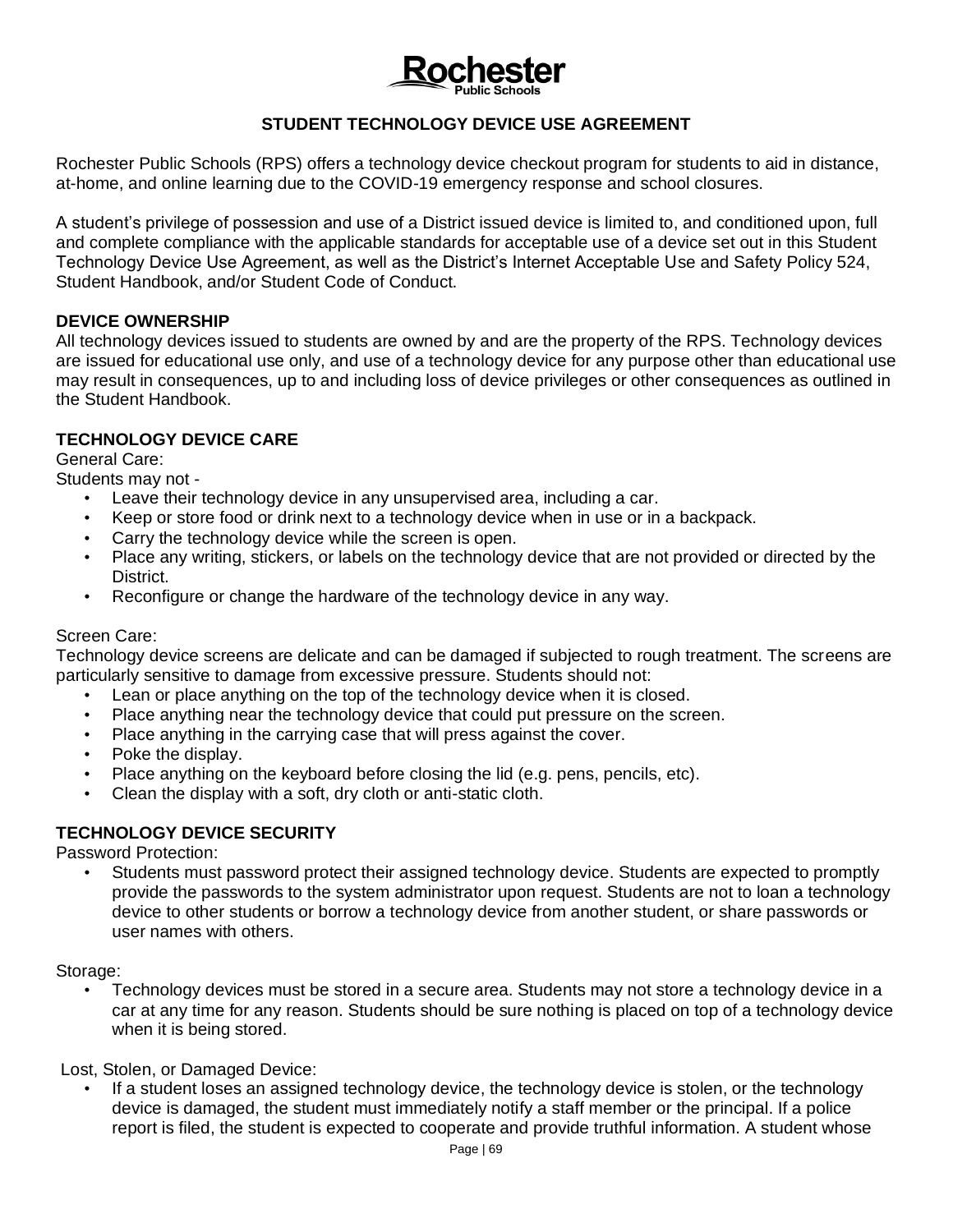technology device is lost, stolen, or damaged due to a violation of this Student Technology Device Use Agreement, purposeful action, and/or negligence is subject to consequences as outlined in this Agreement.

• If a lost or stolen technology device is not recovered or if a technology device is otherwise damaged, the student and the student's parent(s) or guardian(s) may be financially responsible for the technology device.

# **TECHNOLOGY DEVICE SETTINGS**

Music - Students may not download or save music on the technology device.

Games - Technology devices are provided for instructional use only. Unless permission is granted by the District, students may not:

- o Play Internet games on the technology device.
- $\circ$  Download, save, or install any games or non-school related applications or programs on the technology device.

## **FILE MANAGEMENT**

Students are responsible for ensuring that their work on the technology device is not lost due to malicious treatment of software or hardware, or accidental deletion.

# **SOFTWARE**

Originally Installed Software:

• Each assigned technology device will have software pre-installed. Students may not remove or alter the originally-installed software unless specifically instructed to do so by a teacher or system administrator. Students may not download or install any additional software unless specifically instructed to do so by a teacher or system administrator.

## Inspection:

Technology devices may be checked periodically to ensure that no new software has been added, and software that is no longer needed has been removed. Students may also be selected at random to provide their technology device for inspection by a system administrator.

# **PRIVACY AND SAFETY**

Students are expected to take precautions to protect their privacy and security when using an assigned technology device. Students should not:

- Enter chat rooms or send chain e-mails without written permission of a teacher or administrator.
- Open an e-mail or any attachment from a sender that the student does not recognize, without first consulting and receiving permission from a teacher or administrator.
- Open, use, or change computer files that do not belong to the student.
- Reveal their full name, phone number, home address, social security number, credit card numbers, password(s), or any identifying personal information through use of a technology device.

Remember that storage in any form on the technology device or any network provided or maintained by the District is not private or confidential.

# **E-MAIL USE**

When sending and receiving e-mail communications using an assigned technology device, students must adhere to the following rules:

- Use appropriate language.
- Refrain from transmitting any language or other material that is profane, lewd, obscene, abusive, bullying, or offensive to others.
- Do not send mass or chain e-mails, or spam e-mails.
- Do not engage in private chatting or e-mailing during class without express permission from the teacher.

All e-mail sent and received on a technology device belonging to RPS is subject to inspection by the school or District at any time.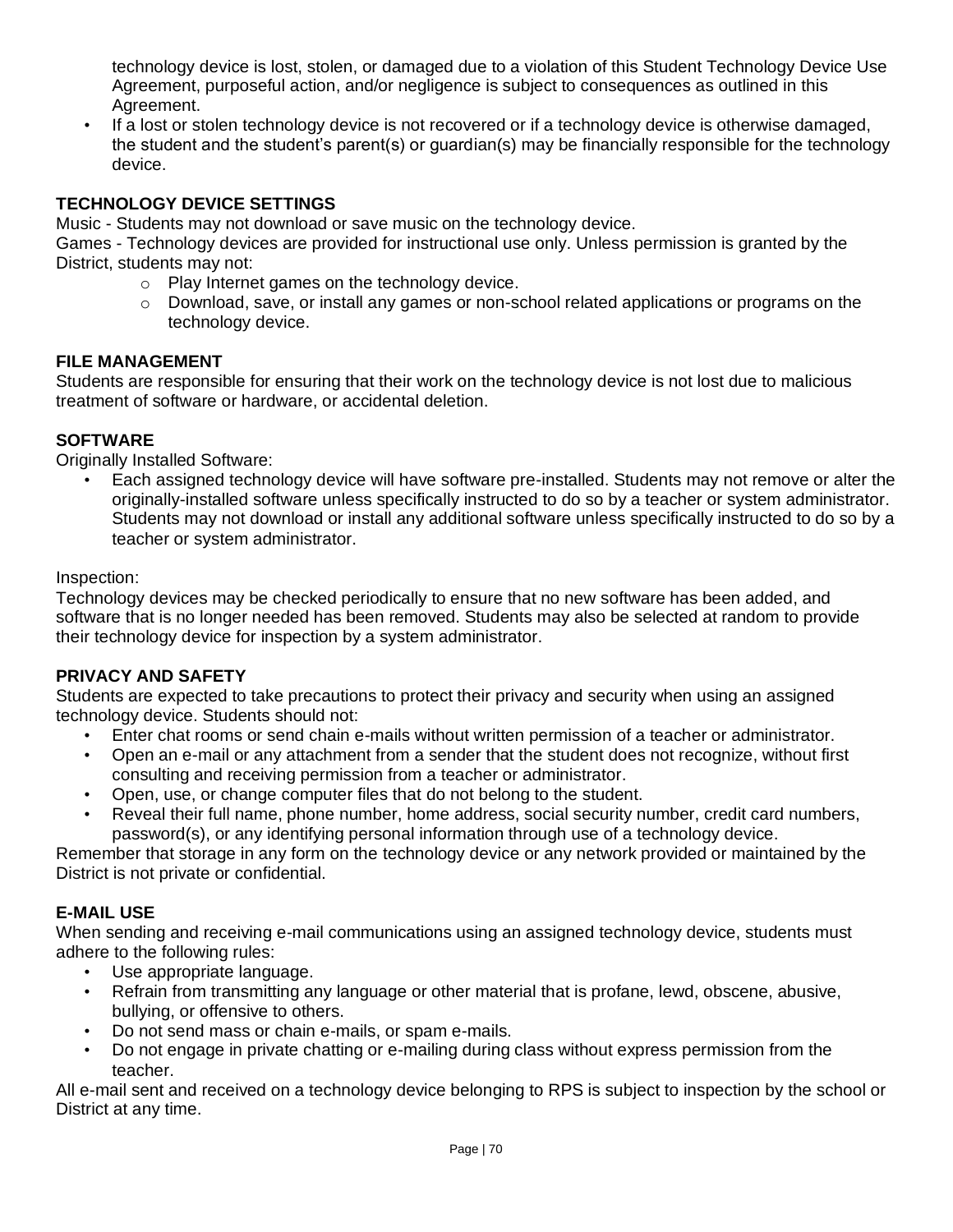#### **FINANCIAL RESPONSIBILITY**

If a technology device is lost, stolen or damaged, the student and the student's parent(s) or guardian(s) may be responsible for the cost of repair or for the device's fair market value on the date of loss or damage.

| <b>HP Chromebook 11 G5</b> |          | \$250 HP Chromebook 11 G8 EE  | \$250    |
|----------------------------|----------|-------------------------------|----------|
| Keyboard                   | \$64.99  | Keyboard                      | \$99.99  |
| <b>LCD Panel</b>           | \$62.99  | <b>LCD Panel</b>              | \$62.99  |
| System Board               | \$159.99 | System Board                  | \$199.99 |
| <b>Top Cover</b>           | \$39.99  | <b>Top Cover</b>              | \$39.99  |
| <b>Bottom Cover</b>        | \$49.99  | <b>Bottom Cover</b>           | \$39.99  |
| Display Bezel              | \$39.99  | Display Bezel                 | \$29.99  |
|                            |          | <b>Hinge Cover</b>            | \$19.99  |
| HP Chromebook 11 G6 EE     |          | \$250 Dell 11 Chromebook 3100 | \$250    |
| Keyboard                   | \$79.99  | Keyboard                      | \$89.99  |
| LCD Panel                  | \$62.99  | <b>LCD Panel</b>              | \$62.99  |
| System Board               | \$139.99 | System Board                  | \$199.99 |
| <b>Top Cover</b>           | \$49.99  | <b>Top Cover</b>              | \$39.99  |
| <b>Bottom Cover</b>        | \$34.99  | <b>Bottom Cover</b>           | \$34.99  |
| Display Bezel              | \$29.99  |                               |          |
| HP Chromebook 11 G7 EE     | \$250    | <b>Accessories</b>            |          |
| Keyboard                   | \$99.99  | Charger/cable                 | \$35.00  |
| <b>LCD Panel</b>           | \$62.99  |                               |          |
| System Board               | \$119.99 |                               |          |
| <b>Top Cover</b>           | \$39.99  |                               |          |
| <b>Bottom Cover</b>        | \$24.99  |                               |          |
| Display Bezel              | \$44.99  |                               |          |
| iPad <sub>5</sub>          | \$150    |                               |          |
| Digitizer                  | \$20.00  |                               |          |
| LCD Panel                  | \$66.13  |                               |          |
| iPad <sub>6</sub>          | \$200    |                               |          |
| Digitizer                  | \$29.99  |                               |          |
| <b>LCD Panel</b>           | \$66.13  |                               |          |
| iPad <sub>7</sub>          | \$300    |                               |          |
| Digitizer                  | \$34.99  |                               |          |
| <b>LCD Panel</b>           | \$122.25 |                               |          |
| iPad Air 2                 | \$100    |                               |          |
| Digitizer/LCD Assembly     | \$100.00 |                               |          |
| <b>Accessories</b>         |          |                               |          |
| Charger                    | \$4.00   |                               |          |
| Cable                      | \$1.00   |                               |          |

The District will not pay for loss or damage caused by or resulting from the following: